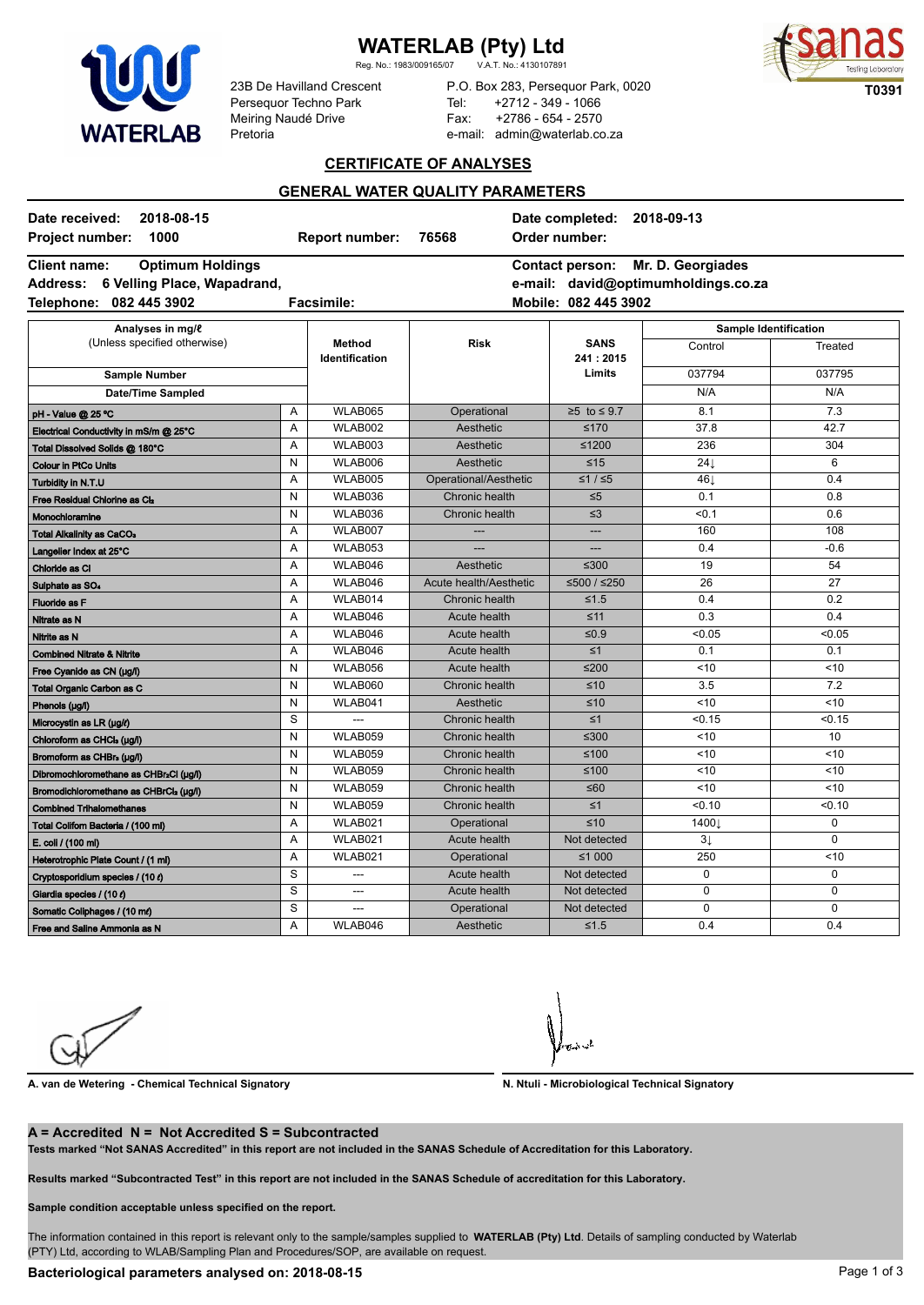# **WATERLAB**

**WATERLAB (Pty) Ltd**<br>Reg. No.: 1983/009165/07 V.A.T. No.: 4130107891

Reg. No.: 1983/009165/07



23B De Havilland Crescent Persequor Techno Park Meiring Naudé Drive Pretoria

P.O. Box 283, Persequor Park, 0020 Tel: +2712 - 349 - 1066 Fax: +2786 - 654 - 2570 e-mail: admin@waterlab.co.za

## **CERTIFICATE OF ANALYSES**

## **GENERAL WATER QUALITY PARAMETERS**

| 2018-08-15<br>Date received:<br>1000<br><b>Project number:</b>                                                                 |   | <b>Report number:</b>           | 76568                    | Date completed:<br>2018-09-13<br>Order number:                                                             |                              |              |  |
|--------------------------------------------------------------------------------------------------------------------------------|---|---------------------------------|--------------------------|------------------------------------------------------------------------------------------------------------|------------------------------|--------------|--|
| <b>Client name:</b><br><b>Optimum Holdings</b><br><b>Address:</b><br>6 Velling Place, Wapadrand,<br>082 445 3902<br>Telephone: |   | <b>Facsimile:</b>               |                          | Mr. D. Georgiades<br><b>Contact person:</b><br>e-mail: david@optimumholdings.co.za<br>Mobile: 082 445 3902 |                              |              |  |
| Analyses in mg/l                                                                                                               |   |                                 |                          |                                                                                                            | <b>Sample Identification</b> |              |  |
| (Unless specified otherwise)<br>Sample Number<br><b>Date/Time Sampled</b>                                                      |   | Method<br><b>Identification</b> | <b>Risk</b>              | <b>SANS</b><br>241:2015<br>Limits                                                                          | Control                      | Treated      |  |
|                                                                                                                                |   |                                 |                          |                                                                                                            | 037794                       | 037795       |  |
|                                                                                                                                |   |                                 |                          |                                                                                                            | N/A                          | N/A          |  |
| Sodium as Na                                                                                                                   | Α | WLAB015                         | Aesthetic                | $≤200$                                                                                                     | 13                           | 16           |  |
| Potassium as K                                                                                                                 | A | WLAB015                         |                          | ---                                                                                                        | 3.4                          | 3.5          |  |
| Calcium as Ca                                                                                                                  | A | WLAB015                         | ---                      | ---                                                                                                        | 38                           | 39           |  |
| Magnesium as Mg                                                                                                                | A | WLAB015                         |                          | ---                                                                                                        | 17                           | 18           |  |
| Aluminium as AI (µg/l)                                                                                                         | A | WLAB015                         | Operational              | $≤300$                                                                                                     | 6391                         | 213          |  |
| Antimony as Sb (µg/l)                                                                                                          | A | WLAB050                         | Chronic health           | $\leq 20$                                                                                                  | <1                           | <1           |  |
| Arsenic as As (µg/l)                                                                                                           | Α | WLAB050                         | Chronic health           | $\leq 10$                                                                                                  | $\mathbf{1}$                 | $\mathbf{1}$ |  |
| Barium as Ba (µg/l)                                                                                                            | A | WLAB015                         | Chronic health           | $≤700$                                                                                                     | 124                          | 104          |  |
| Boron as B (µg/l)                                                                                                              | A | WLAB015                         | Chronic health           | $≤2400$                                                                                                    | $25$                         | $25$         |  |
| Cadmium as Cd (µg/l)                                                                                                           | Α | WLAB015                         | Chronic health           | $\leq$ 3                                                                                                   | $3$                          | $3$          |  |
| Total Chromium as Cr (µg/l)                                                                                                    | Α | WLAB015                         | Chronic health           | $\leq 50$                                                                                                  | $25$                         | $25$         |  |
| Copper as Cu (µg/l)                                                                                                            | A | WLAB015                         | Chronic health           | $≤2000$                                                                                                    | < 10                         | < 10         |  |
| Iron as Fe (µg/l)                                                                                                              | A | WLAB015                         | Chronic health/Aesthetic | $≤ 2000 / ≤300$                                                                                            | 553↓                         | $25$         |  |
| Lead as Pb (µg/l)                                                                                                              | A | WLAB015                         | Chronic health           | $\leq 10$                                                                                                  | < 10                         | < 10         |  |
| Manganese as Mn (µg/l)                                                                                                         | A | WLAB015                         | Chronic health/Aesthetic | ≤ 400 / ≤ 100                                                                                              | 176 <sub>L</sub>             | $25$         |  |
| Mercury as Hg (µg/l)                                                                                                           | N | WLAB047                         | Chronic health           | $\leq 6$                                                                                                   | <1                           | 3            |  |
| Nickel as Ni (µg/l)                                                                                                            | Α | WLAB015                         | Chronic health           | $\leq 70$                                                                                                  | $25$                         | $25$         |  |
| Selenium as Se (µg/l)                                                                                                          | A | WLAB050                         | Chronic health           | $\leq 40$                                                                                                  | <1                           | <1           |  |
| Uranium as U (µg/l)                                                                                                            | A | WLAB050                         | Chronic health           | $\leq 30$                                                                                                  | $\overline{1}$               | <1           |  |
| Zinc as Zn                                                                                                                     | A | WLAB015                         | Aesthetic                | $\leq 5$                                                                                                   | < 0.025                      | < 0.025      |  |
| % Balancing                                                                                                                    | N | ---                             | ---                      | ---                                                                                                        | 95.8                         | 99.5         |  |

**A. van de Wetering - Chemical Technical Signatory N. Ntuli - Microbiological Technical Signatory**

#### **A = Accredited N = Not Accredited S = Subcontracted**

**Tests marked "Not SANAS Accredited" in this report are not included in the SANAS Schedule of Accreditation for this Laboratory.**

**Results marked "Subcontracted Test" in this report are not included in the SANAS Schedule of accreditation for this Laboratory.**

**Sample condition acceptable unless specified on the report.**

The information contained in this report is relevant only to the sample/samples supplied to **WATERLAB (Pty) Ltd**. Details of sampling conducted by Waterlab (PTY) Ltd, according to WLAB/Sampling Plan and Procedures/SOP, are available on request.